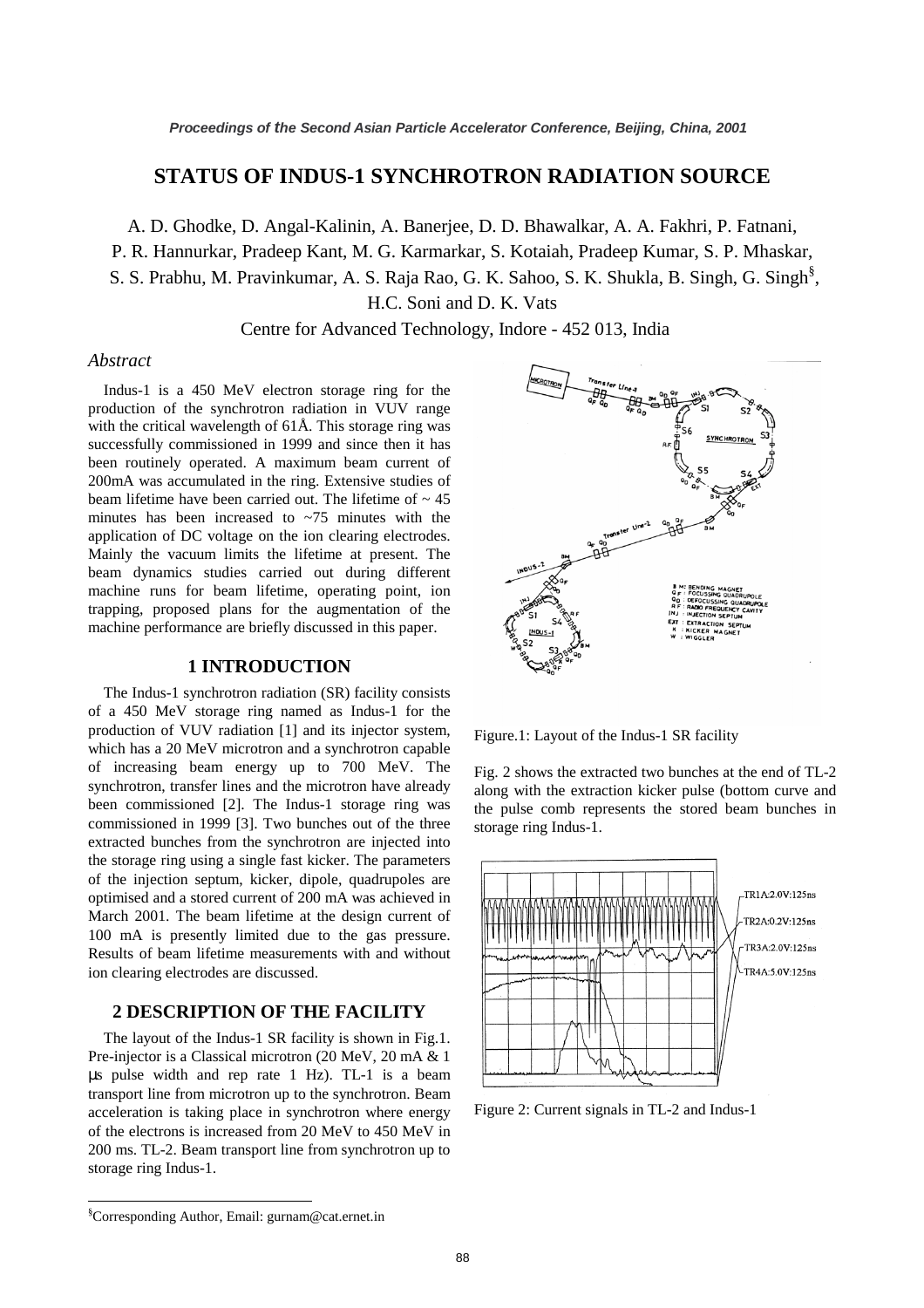# **3 STORAGE RING INDUS-1**

Indus-1 is a 450 MeV electron storage ring designed to satisfy the user requirements in the wavelength range  $>30$ Å. The critical wavelength of radiation is 61 Å. It is a small ring having a circumference of 18.96m. The magnetic lattice of the ring has four superperiods, each consisting of a dipole magnet with a field index of 0.5 and two pairs of the quadrupoles. Each superperiod has a 1.3 m long straight section. The injection septum, the injection kicker and the RF cavity are installed in S1, S3 and S4 respectively. There is a provision to install a 3T wiggler in S2, which will provide the harder synchrotron radiation with critical wavelength of 31Å. To correct the natural chromaticity, a pair of sextupoles is used in each superperiod. The dynamic aperture in the presence of sextupole is larger than vacuum chamber aperture. The ring has a wide tuning range. Parameters of Indus-1 are given in Table 1.



The photograph of the Indus-1 storage ring



Figure 3: Lattice functions of Indus-1 at (1.69,1.31)

| Table-1: Parameters of Indus-1   |                            |
|----------------------------------|----------------------------|
| Energy                           | $450$ MeV                  |
| Current                          | 100 mA (achieved 200 mA)   |
| <b>Bending Field</b>             | $1.5$ T                    |
| Circumference                    | 18.96 m                    |
| Operating point                  | 1.69, 1.31                 |
| Beam emittance $(\varepsilon_x)$ | $1.5 \times 10^{-7}$ m.rad |
| $(\epsilon_{\nu})$               | $1.5 \times 10^{-8}$ m.rad |

| Beam size $\sigma_{x}$                                                                  | $0.28$ mm                                                 |  |
|-----------------------------------------------------------------------------------------|-----------------------------------------------------------|--|
| σ,                                                                                      | $0.07$ mm (center of BM)                                  |  |
| Energy spread                                                                           | $3.85 \times 10^{-4}$                                     |  |
| Momentum compaction                                                                     | 0.235                                                     |  |
| Chromaticities $(\xi_{x,z})$ -1.9,-0.3 (measured -2.6,+3.1)                             |                                                           |  |
| Revolution frequency                                                                    | 15.82 MHz                                                 |  |
| Harmonic number                                                                         | $\mathcal{D}_{\mathcal{L}}$                               |  |
| Power loss                                                                              | $0.36 \text{ kW}^2$ ; $0.05 \text{k} \text{W}^{\text{b}}$ |  |
| $\alpha$ D and $\alpha$ and $\alpha$ and $\beta$ and $\alpha$ and $\alpha$ and $\alpha$ |                                                           |  |

<sup>a</sup> Bending magnet;  $\sigma$  high field wiggler (3T)

### **4 BEAM LIFETIME**

Elastic and inelastic beam-gas scattering as well as Touschek effect mainly limit electron beam lifetime in the storage ring.

Touschek effect: Electrons are lost due to inelastic coulomb scattering among the electrons within the bunch. It is inversely proportional to the number of electrons in a bunch and more if the bunch volume and energy acceptance is more.

Beam-gas scattering: Beam lifetime can be limited by different beam gas elastic and inelastic scattering process of the beam electrons with the residual gas nuclei as well as electrons. It depends on energy of the beam, transverse and energy aperture of the machine. It is inversely proportional to the gas pressure inside the vacuum envelope. Total beam lifetime is given as:

$$
\frac{1}{\tau} = \frac{1}{\tau_{\text{Tous}}} + \frac{1}{\tau_{\text{bg}}}
$$

In case of electron storage ring like Indus-1, the vacuum pressure P is not simply constant but depends strongly on the beam current I due beam gas desorption induced by synchrotron radiation heating the vacuum chamber .The measured accumulated dose from  $17<sup>th</sup>$  Oct 2000 is 21.1 A-hour. The experiments indicate that sometimes the beam has a sharp fall in lifetime and has the following features. It doesn't appear at fixed current, but usually below 15 mA. No correlation between the lifetime drop & Rf voltage and other machine parameters are observed, while adjusting the quadrupoles or turning on the injection kicker may helps some times. To overcome this problem we performed the experiment with ion clearing electrodes, which clears the ions that are trapped inside the vacuum chamber.

*4.1 Ion trapping* 



Figure 4: Electric field of a bunch seen by a positive ion.